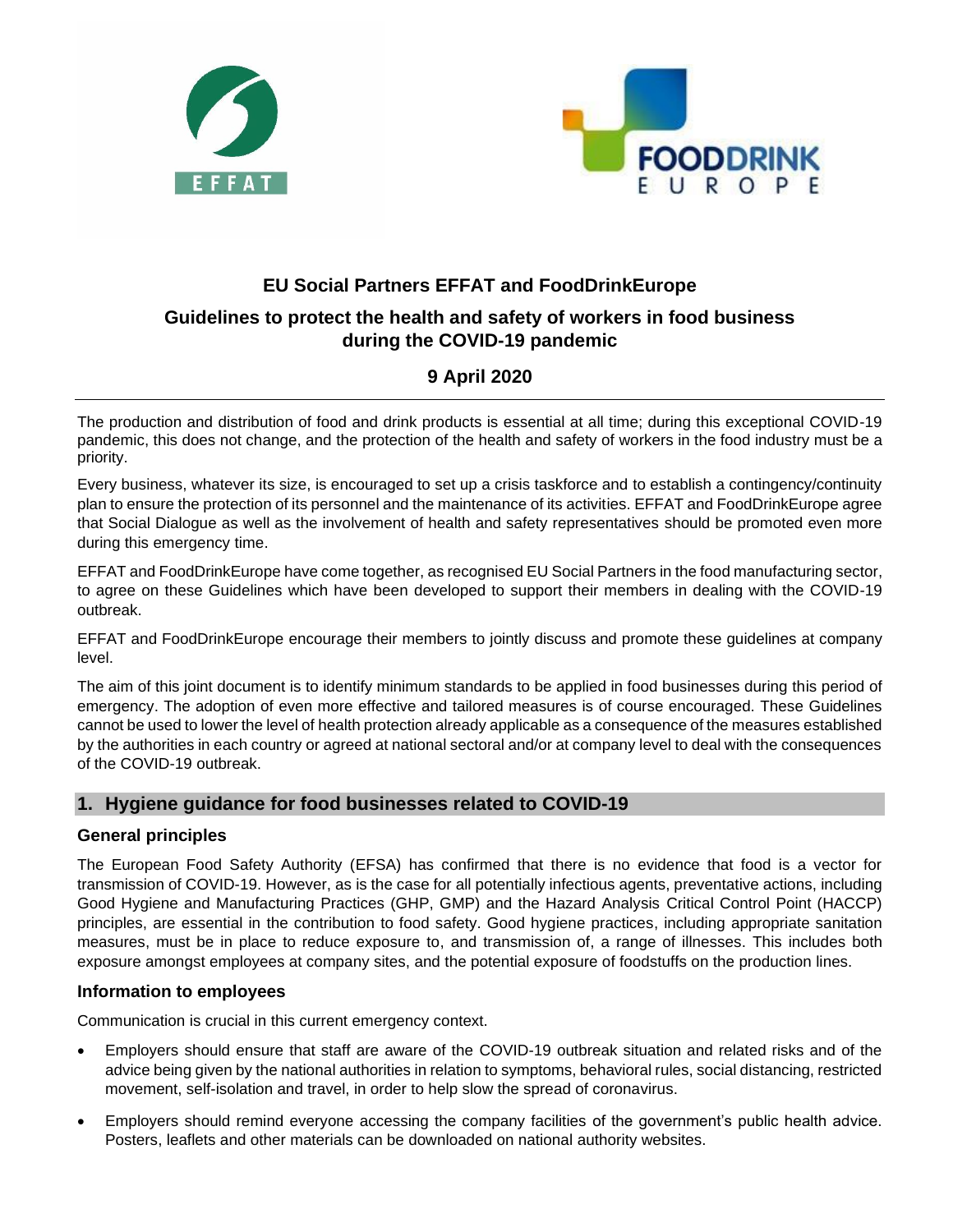- Information related to specific precautionary measures to be observed in the company facilities must be made available for everyone and displayed on notice boards as well as in other areas of the company facilities (e.g. production, warehouse, logistic centres, offices). The information must be published in the local languages and other languages as required to ensure appropriate dissemination.
- Specific information sessions (in person, through digital means or information brochures) to familiarize workers with the new precautionary measures and the possible changes in the work organization, should be provided to all employees accessing the company facilities.
- In addition, Food Business Operators (FBOs) must remember that they have particular responsibilities under food law and must maintain proper hygiene practices at all times.

#### **Hygiene practices**

Employers should:

- stress the importance of more frequent handwashing and disinfection, according to local authority requirements and provide the correct and sufficient number of sanitary facilities e.g. hand washing and toilet facilities, to enable staff to practice good hygiene.
- ensure that sufficient time is available to wash hands with soap or disinfectant gel.
- ensure that objects, working tools and surfaces that are touched regularly are frequently cleaned and disinfected using standard cleaning products. This includes but is not restricted to, forklifts, workbenches, door handles, handrails, keyboards, mouse devices, screens, lockers.
- increase the frequency and the intensity of cleaning and disinfection of all areas including production, warehouse, logistics, offices as well as all handling areas, control rooms, toilets, dressing rooms, canteens, reception desks, etc.
- ensure effective supervision of staff to reinforce hygienic practices.
- ensure appropriate processes are put in place for staff to report concerns over hygiene or social distancing measures and have these concerns acted upon.

#### **2. Review of work organisation**

Due to the current emergency situation:

- Social distancing must be implemented in all areas of the facility, ensuring a two-meter (six feet) physical distance between workers wherever possible and at least a one-meter (three feet) distance at all times. Measures should also be taken to ensure social distancing is respected when entering or leaving the company facilities.
- Production and logistics should be organized to reduce the spread of the virus as much as possible; shift or staggered work hours are favoured and should be organised in a way that prevent meetings and gatherings amongst workers during shift changes. These changes in the work organization should facilitate a thorough cleaning on a more regular basis.
- In line with national measures, EFFAT and FoodDrinkEurope agree that social distancing is the best measure to prevent infection. In case social distancing cannot be guaranteed, EFFAT and FoodDrinkEurope agree that masks, ensuring effective protection, must be used. In this situation, changes to the design of the workstations such as the installation of Perspex or Plexiglas or similar materials, to shield workers from potentially infecting each other are also a possibility. The use of masks will in any case apply in full respect of the ordinances of regional and national authorities. Should WHO advice change, this recommendation will be appropriately adapted.
- The closure of all departments other than production, logistics and distribution is encouraged. In departments where it is possible to work from home, this should be the rule.
- Access to the different parts of the factory should ensure, as much as possible, limiting contacts and gatherings of staff.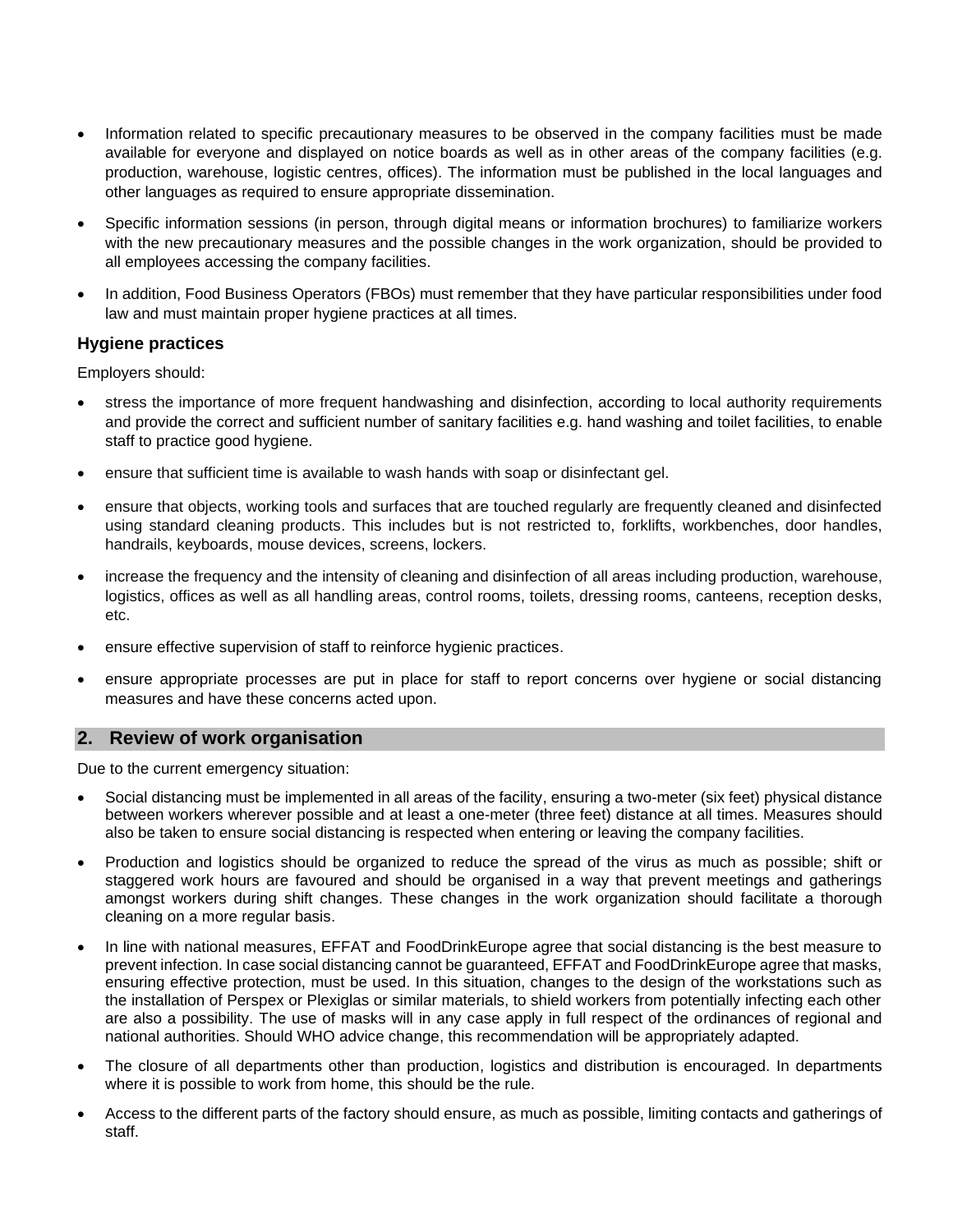- Canteen services can be continued only if social distancing can be ensured, e.g. the arrangement of tables can be changed to ensure that the distance between employees is maintained, according to national requirements. Food should be served on individual plates provided by the canteen staff who should be protected with gloves and protected with Perspex, Plexiglas or similar materials if 1 metre distance cannot be respected. If needed, lunch and rest breaks should be spaced out to maintain social distancing.
- All contractors and other necessary auxiliary workers (e.g. pest contractors) must be made aware of the need to self-report or inform of contacts with infected cases before entering facilities.

#### **3. Management of employee sickness**

Employees and contractors should immediately declare to the personnel office any physical symptoms (fever, respiratory infections such as a cough and shortness of breath), before commencing work or during working time. Employees and contractors should declare if they have had recent contact with a person who has become infected. Employers should remain vigilant and ensure that all staff are encouraged to report symptoms and those showing symptoms are properly assessed.

Measurement of employee temperature at the entrance to the workplace can be requested and is anyway encouraged.

For an individual who has strong symptoms associated with COVID-19 or is diagnosed with COVID-19:

- If the employee is onsite at the facility, the employer should send the employee home immediately or to an appropriate medical facility as appropriate.
- If the employee is at home, he should not be allowed to come to work.
- The potentially exposed individuals should be identified, e.g. those who were in close contact with the infected individual as provided in WHO Guidance.

If an employee has been in close contact with a COVID-19 patient, but without testing positive for COVID-19:

- The employee should not come to work. In addition to the normal practices that are established to manage illness amongst employees, national authority recommendations on self-isolation and medical consultation should be followed for any employee suspected (and their close contacts) of being positive for COVID-19.
- Food businesses should follow protocols set by their responsible health departments, which may vary depending on the community spread of COVID-19 in a given area. As food is not known to be a vector of transmission, these decisions will be based on a public health risk of person-to-person transmission and not based on food safety.
- Extra measures should be foreseen for workers who are over 65 years old or who have reported health issues such as heart disease, or respiratory illness, or who have lowered immunity, as these workers are most at risk of becoming critically ill from contracting COVID-19. These measures should be aligned with national authority recommendations. Extra measures should also be foreseen for pregnant workers.
- All precautionary measures listed in these guidelines should apply to all workers accessing the company facilities including temporary workers, seasonal workers and posted workers. Where the employer directly or indirectly provides accommodation for posted and seasonal workers, housing facilities should be of a size that allows for a decent living and recommended social distancing among the occupants. All rooms should be cleaned on a daily basis.
- Suspected or diagnosed cases of COVID-19 infections of workers employed by third companies, temporary agency workers, seasonal workers and posted workers should be treated in the same way as for employees directly employed by the company. The employer should control that this is the case also when it comes to workers operating in the company facilities but employed by third parties (e.g. external contractor, temporary agency or in the framework of the provision of services).

All measures taken should be effective in protecting workers health and in-line with authority requirements, proportional to the risk and not prevent the continuity of food production.